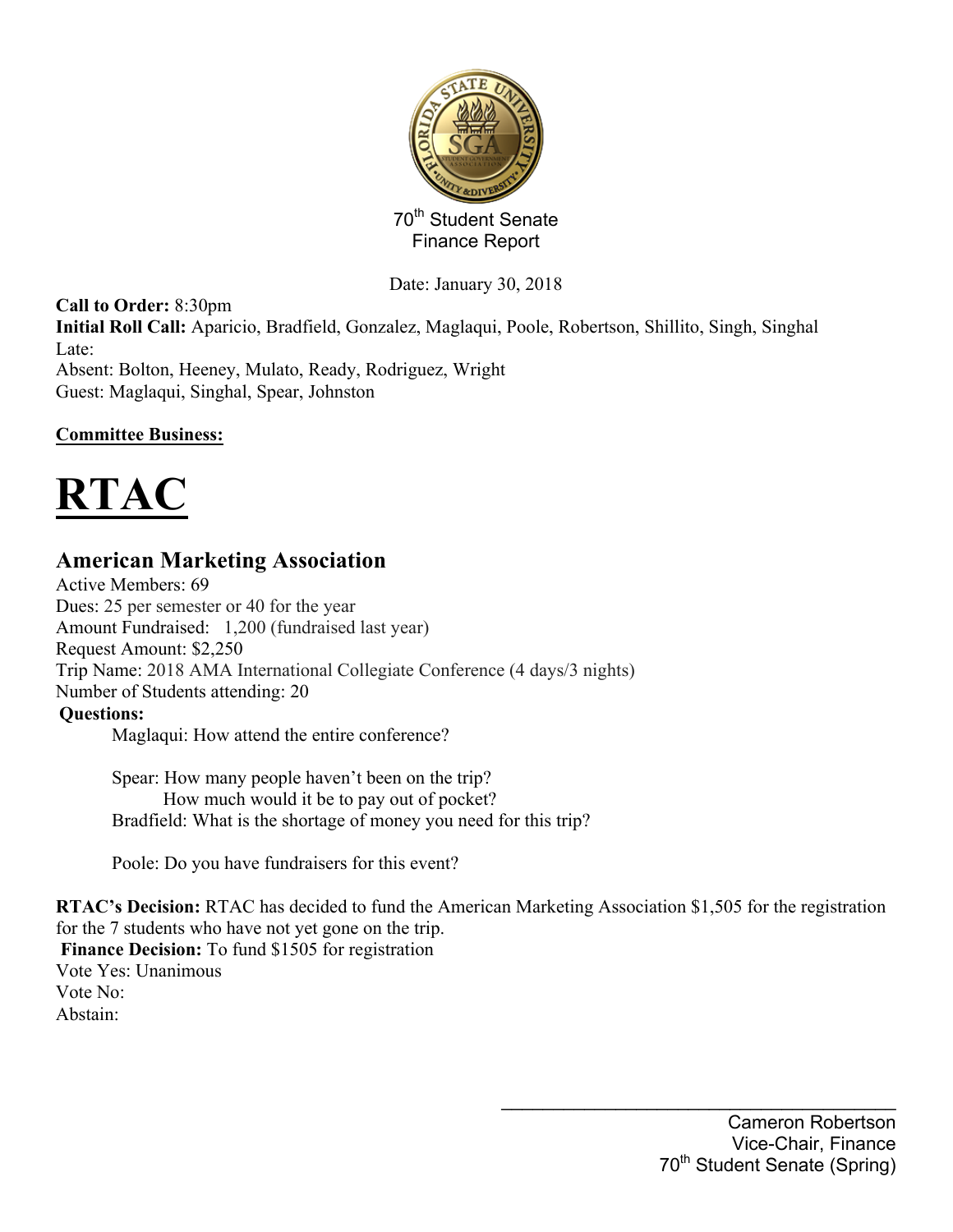

# **The Trumpet Guild of Florida State**

Active Members: 27 Dues: \$15 per person Per person Cost: \$121.20 Request Amount: \$1,774.30 Trip Name: National Trumpet Competition (5 days/4 nights) Number of Students attending: 16 **Questions:** Aparicio: Are there monetary awards?

Shillito: How many dues paying members do you have?

**RTAC's Decision:** RTAC has decided to fund The Trumpet Guild at Florida State \$1374.30, the full amount of the request minus the hotel, due to lack of quotes provided.

**Finance Decision:** To fund \$1374.30

Vote Yes: Unanimous Vote No: Abstain:

**NolePAC** Active Members: 115 Dues: No dues Amount Fundraised: 1500 (current) Amount set aside for trip: Candidates are willing to pay \$60 per individual Per person Cost: 1000 Request Amount: \$15,000 Trip Name: AIPAC Policy Conference (4 days/3 nights) Number of Students attending: 40 (12-13 have already attended) **Questions:** Aparicio: If you are not fully funded how will you pay for this trip?

Poole: Have you talk to AIPAC about help funding? Do you have any estimates of other funding you may receive?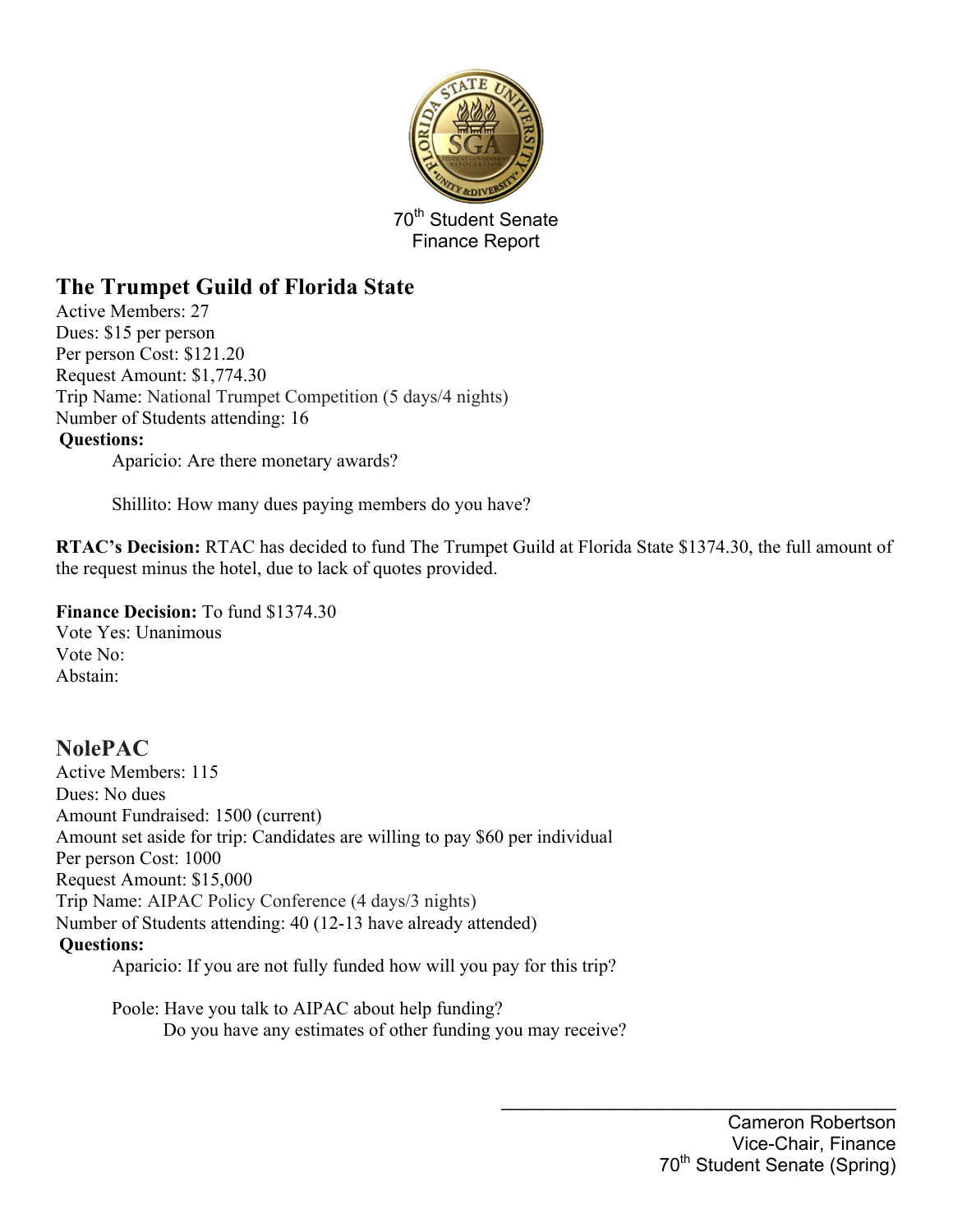

**RTAC's Decision:** RTAC has decided to fund NolePAC \$2,700. This amount includes \$150 per room (the maximum RTAC can pay for each hotel room, excluding any tax) at 3 nights for 6 rooms.

**Finance Decision:** To fund 2,700 Vote Yes: Bradfield, Gonzalez, Maglaqui, Robertson, Shillito, Singh Vote No: Abstain: Aparicio, Singhal

## **FSU Belly Dancers**

Active Members: 9 Dues: None Amount Fundraised: None Per person Cost: \$45 Request Amount: \$405 Trip Name: Oriental Skills Workshop Number of Students attending: 9 **Questions: RTAC's Decision:** RTAC has decided to fund the FSU Belly Dancers the full \$405 of registration costs for the workshop. **Finance Decision:** To fund \$405 for registration Vote Yes: Unanimous Vote No: Abstain:

**PAC**

**Relay for Life** Event for cancer research Request Amount: 7000

> Cameron Robertson Vice-Chair, Finance 70<sup>th</sup> Student Senate (Spring)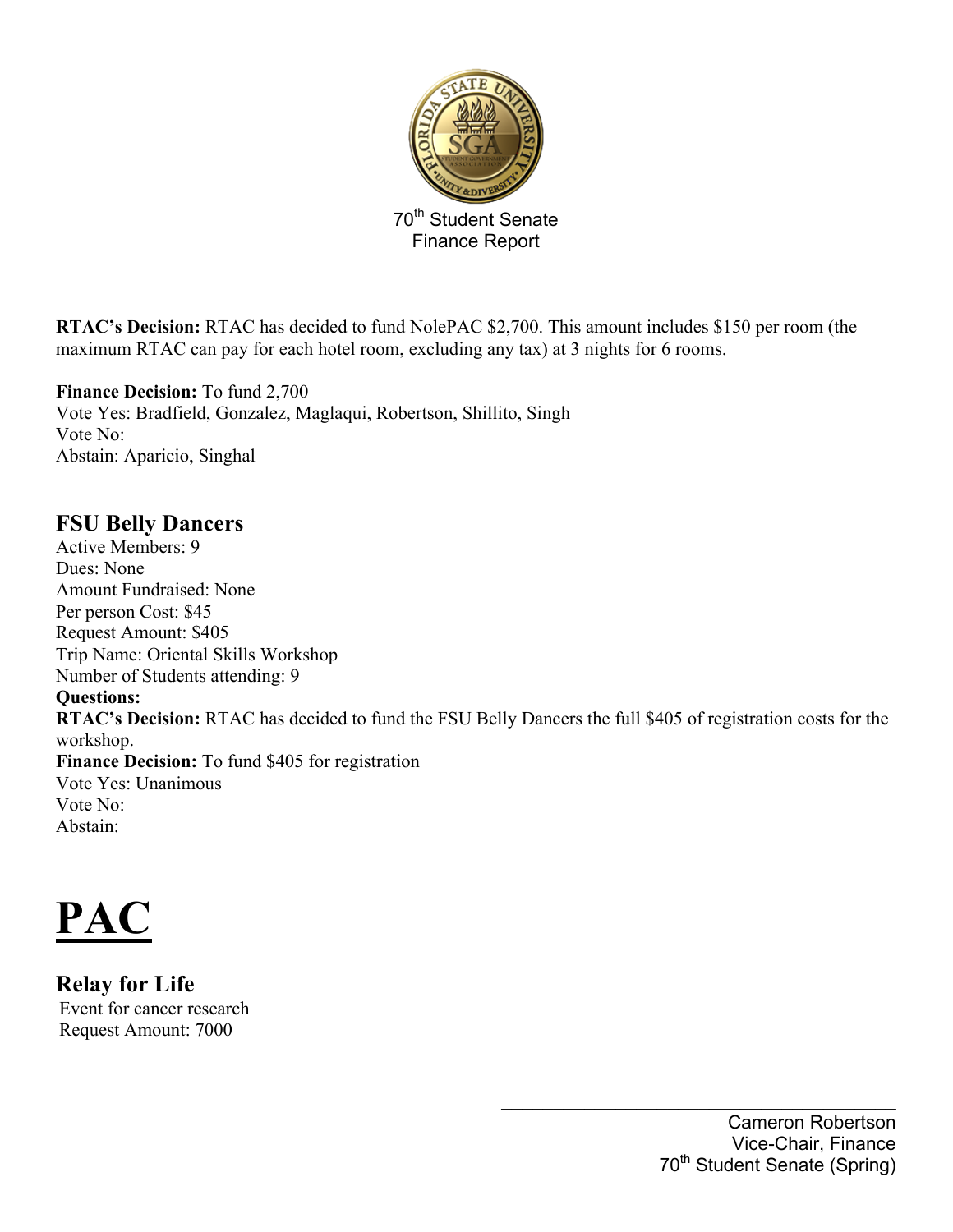

3000 registered participants All donations based 262,000 raised last year Total 10,000 to fund the event Just received 5,000 15-dollar registration fee Everyone can attend; suggested donations Dues goes towards t-shirts, retreat and name tags Get food Sponsors for the event

#### **Questions:**

Gonzalez: Do you all do service as well as fundraising? Aparicio: Is this a charitable event or a service event? Why did your funding go down from the last year?

Shillito: Do you get volunteer hours? You are requesting funds for a stage, correct?

#### **Decision of PAC:** 4,000

**Finance Decision:** Move to table until next week Vote Yes: Unanimous Vote No: Abstain:

### **Dance Marathon**

Request funding for the event shirts All the dancers, families, other people Shirts are for everyone that comes Market Wednesday will be a t-shirt distribution time Free tours are going to be given to attend the marathon Shirts will be offered at the end of the tours 37,000 sponsorship donations Participants get t-shirts automatically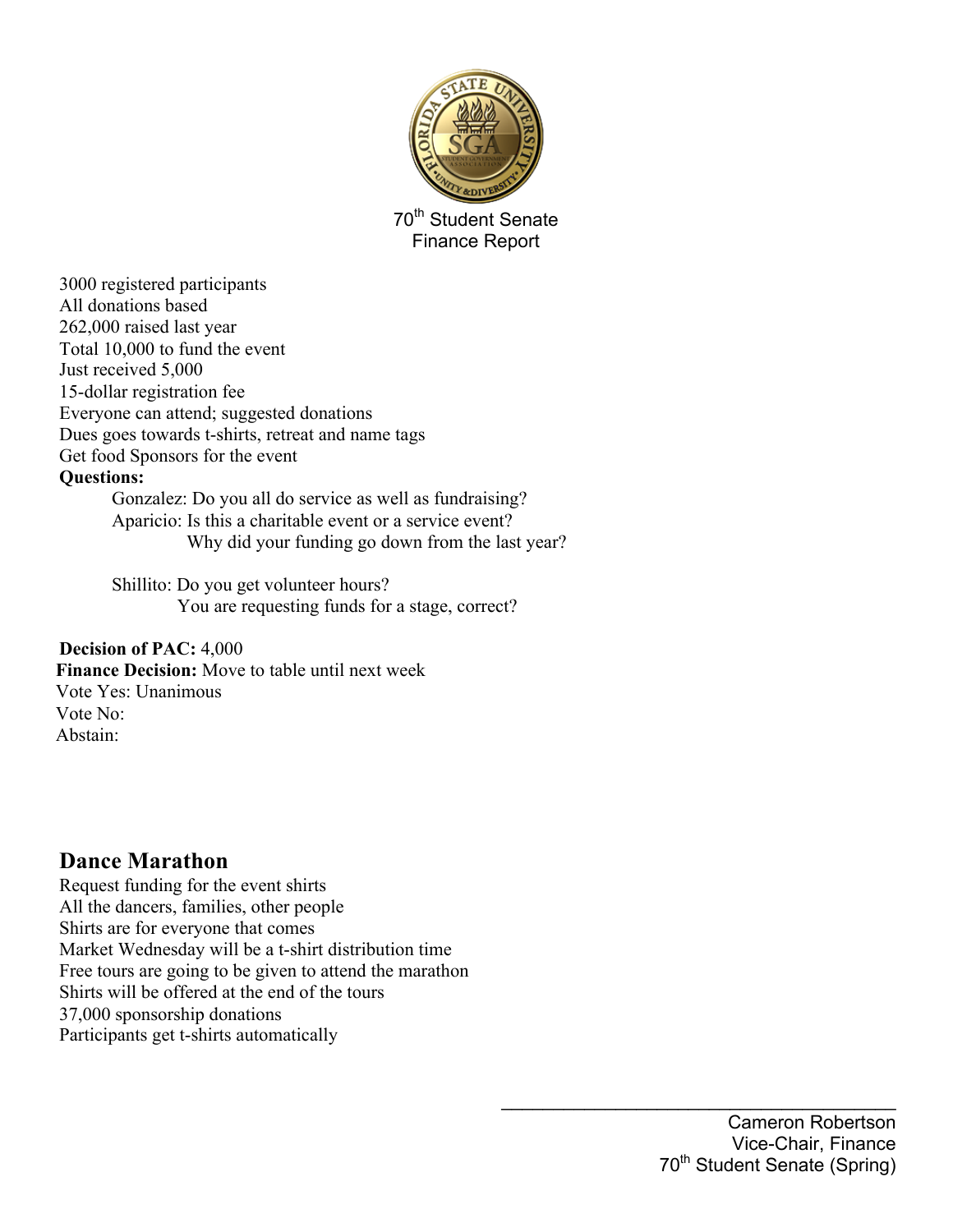

500 for tours, 500 for market Wednesday **Questions: Decision of PAC:** 2,740 **Finance Decision:** Motion to zero fund Vote Yes: Unanimous Vote No: Abstain:

### **NCNW**

GLAM is 7-week program Workshops for growth for women on campus Want shirts for them For GLAM, NCNW and students in general 35 shirts GLAM is an application process Dues: 15 per member Dues go to other things than t-shirts **Questions: Decision of PAC:** \$300 **Finance Decision:** Motion to fund \$300 Vote Yes: Unanimous Vote No: Abstain:

## **Autism for U**

34 members; 30 for dues 7000 raised last year Dues go to apparel, polos, and nametags 300 people last year Half of the people are FSU students The walk is completely free Money comes from the food funding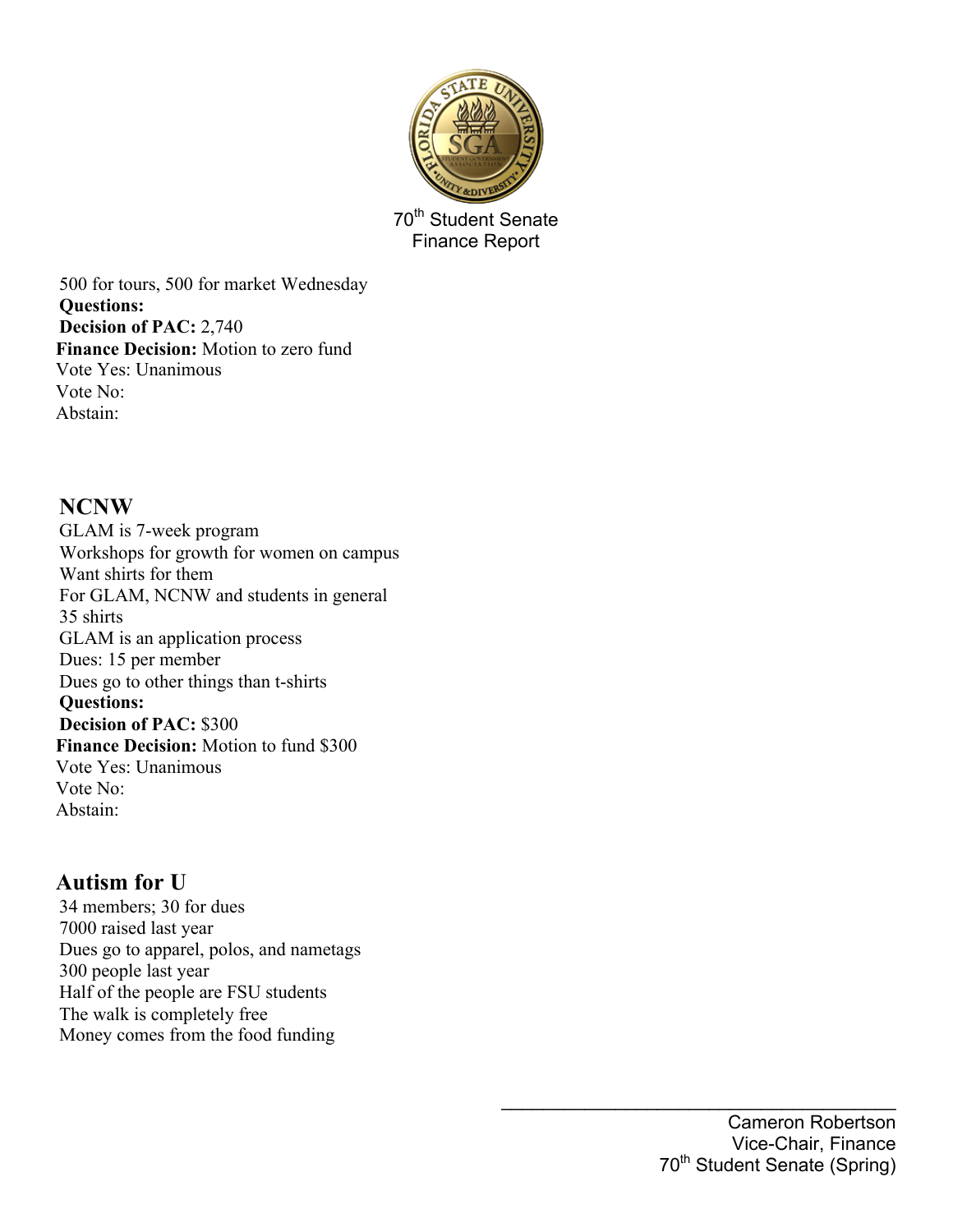

Food is all donated Sponsorships go all towards Autism for U 500 dollars at share it night 2 share it nights; they are doing 3 share it nights this semester **Questions:** Robertson: Did PAC give you a reason for their number?

> Poole: What are your dues for? Is this event open to everyone?

Gonzalez: How many people normally come? **Decision of PAC:** \$1,373 **Finance Decision:** Motion to fund \$1373 (contractual services) Vote Yes: Aparicio, Bradfield, Gonzalez, Maglaqui, Robertson, Shillito, Singh Vote No: Abstain: Singhal

# **MED Life Health**

Community needs to Kearney Center and Big Bend area Matching t-shirts to retreats Shirts are given out at meetings; market Wednesday; tabling events Dues: 20 90 members Request total: 500 total (144 shirts) **Questions:** Aparicio: What was the lowest quote?

> Poole: How much do you have in your account right now? Will these shirts be given out at GBM's?

**Decision of PAC:** 282.96 **Finance Decision:** Motion to fund \$360 (clothing)

Vote Yes: Bradfield, Gonzalez, Maglaqui, Robertson, Shillito, Singh, Singhal Vote No: Abstain: Aparicio